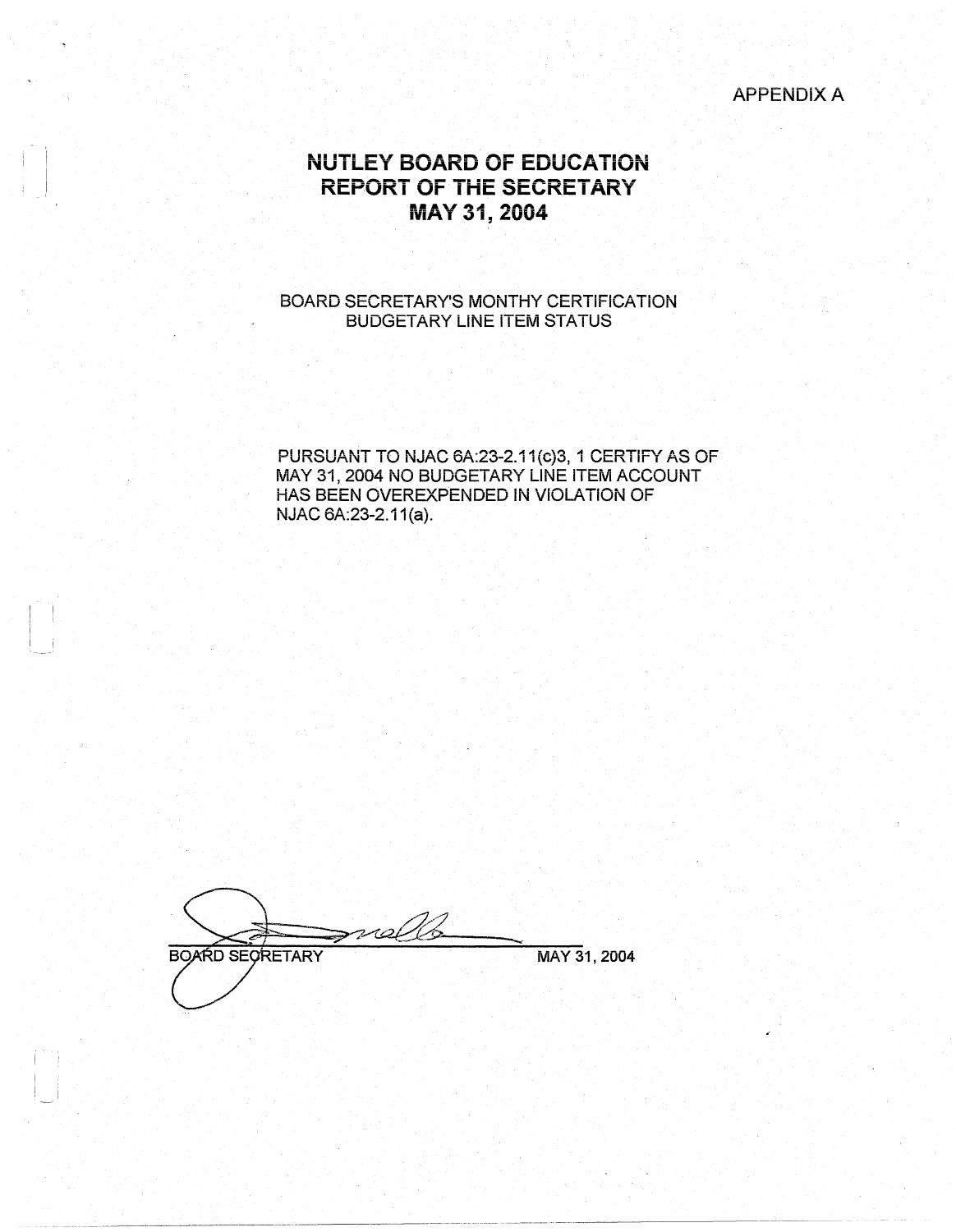|        | <b>Starting date</b><br>7/1/03<br>Ending date 5/31/04            |                                    | <b>Fund: 10</b>   |                  |
|--------|------------------------------------------------------------------|------------------------------------|-------------------|------------------|
|        | Assets:                                                          | <b>Assets and Resources</b>        |                   |                  |
| $-101$ | Cash in bank                                                     |                                    |                   | \$2,186,912.60   |
|        | $102 - 106$<br>Cash Equivalents                                  |                                    |                   | \$3,900.00       |
|        | 111<br>Investments                                               |                                    |                   | \$0.00           |
|        | 116<br>Capital Reserve Account                                   |                                    |                   | \$116,584.82     |
|        |                                                                  |                                    |                   |                  |
|        | 121<br>Tax levy Receivable                                       |                                    |                   | \$2,832,806.50   |
|        | Accounts Receivable:                                             |                                    |                   |                  |
|        | 132<br>Interfund                                                 |                                    | \$0.00            |                  |
|        | 141<br>Intergovernmental - State                                 |                                    | \$835,053.24      |                  |
|        | 142<br>Intergovernmental - Federal                               |                                    | \$0.00            |                  |
|        | 143<br>Intergovernmental - Other                                 |                                    | \$29,395.88       |                  |
|        | 153, 154<br>Other (net of estimated uncollectable of \$          |                                    | (\$3,186.07)      | \$861,263.05     |
|        |                                                                  |                                    |                   |                  |
|        | Loans Receivable:                                                |                                    |                   |                  |
|        | 131<br>Interfund                                                 |                                    | \$0.00            |                  |
|        | $ 51, 152\rangle$<br>Other (Net of estimated uncollectable of \$ |                                    | \$0.00            | \$0.00           |
|        | <b>Other Current Assets</b>                                      |                                    |                   | \$0.00           |
|        | <b>Resources:</b>                                                |                                    |                   |                  |
|        | 301<br><b>Estimated revenues</b>                                 |                                    | \$41,386,239.87   |                  |
|        | 302<br>Less revenues                                             |                                    | (\$41,633,752.26) | $(\$247,512.39)$ |
|        | <b>Total assets and resources</b>                                |                                    |                   | \$5,753,954.58   |
|        |                                                                  | <b>Liabilities and fund equity</b> |                   |                  |
|        |                                                                  |                                    |                   |                  |
|        | Liabilities:                                                     |                                    |                   |                  |
|        |                                                                  |                                    |                   |                  |
|        | 411<br>Intergovernmental accounts payable - state                |                                    |                   | \$0.00           |
|        | 421<br>Accounts payable                                          |                                    |                   | \$2,077.62       |
|        | 431<br>Contracts payable                                         |                                    |                   | \$0.00           |
|        | 451<br>Loans payable                                             |                                    |                   | \$0.00           |
|        | 481<br>Deferred revenues                                         |                                    |                   | \$0.00           |
|        |                                                                  |                                    |                   |                  |

Other current liabilites

**Total liabilities** 

**\$2,077.62** 

\$0.00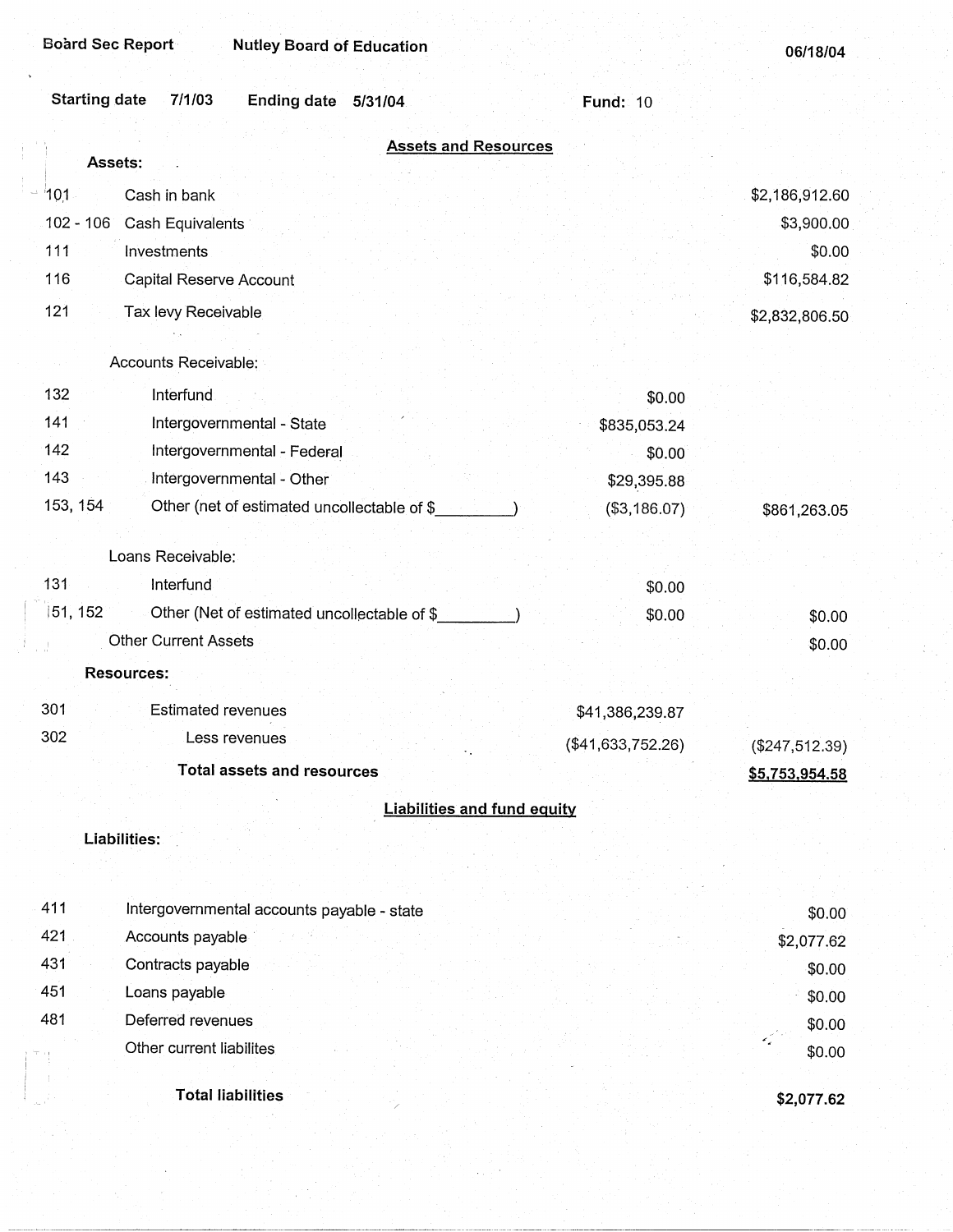| <b>Board Sec Report</b>    | <b>Nutley Board of Education</b>               |                     |                | 06/18/04       |
|----------------------------|------------------------------------------------|---------------------|----------------|----------------|
| <b>Starting date</b>       | 7/1/03<br>Ending date 5/31/04                  | <b>Fund: 10</b>     |                |                |
|                            |                                                |                     |                |                |
| <b>Fund Balance:</b>       |                                                |                     |                |                |
| Appropriated:<br>$, \cdot$ |                                                |                     |                |                |
| 753,754                    | Reserve for encumbrances                       |                     | \$3,373,261.75 |                |
| 761                        | Capital reserve account - July                 |                     | \$116,000.00   |                |
| 604                        | Add: Increase in capital reserve               |                     | \$0.00         |                |
| 307                        | Less: Budgeted withdrawal from capital reserve |                     | \$0.00         | \$116,000.00   |
| 762                        | Adult education programs                       |                     | \$0.00         |                |
| 751,752,76x                | Other reserves                                 |                     | \$0.00         |                |
| 601                        | Appropriations                                 | \$41,487,727.77     |                |                |
| 602                        | Less: Expenditures<br>(\$36,877,028.90)        |                     |                |                |
|                            | Encumbrances<br>(\$3,373,261.75)               | $(\$40,250,290.65)$ | \$1,237,437.12 |                |
|                            | Total appropriated                             |                     | \$4,726,698.87 |                |
| Unappropriated:            |                                                |                     |                |                |
| 770                        | Fund balance, July 1                           |                     | \$1,025,178.09 |                |
| 303                        | Budgeted fund balance                          |                     | \$0.00         |                |
|                            | Total fund balance                             |                     |                | \$5,751,876.96 |
|                            | <b>Total liabilites and fund equity</b>        |                     |                | \$5,753,954.58 |
|                            |                                                |                     |                |                |

|                                    | <b>Budgeted</b>      | <b>Actual</b>     | Variance       |
|------------------------------------|----------------------|-------------------|----------------|
| Appropriations                     | \$41,487,727.77      | \$40,250,290.65   | \$1,237,437.12 |
| Revenues                           | $($ \$41,386,239.87) | (\$41,633,752.26) | \$247,512.39   |
| Subtotal                           | \$101,487.90         | (\$1,383,461.61)  | \$1,484,949.51 |
| Change in capital reserve account: |                      |                   |                |
| Plus - Increase in reserve         | \$0.00               | \$584.82          | $($ \$584.82)  |
| Less - Withdrawal from reserve     | \$0.00               |                   | \$0.00         |
| Subtotal                           | \$101,487.90         | (\$1,382,876.79)  | \$1,484,364.69 |
| Less: Adjustment for prior year    | (\$101,487.90)       | (\$101,487.90)    |                |
| Budgeted fund balance              | \$0.00               | (\$1,484,364.69)  | \$1,484,364.69 |

Prepared and submitted by :

B.

 $6/18/0.4$  $\sqrt{2}$  Date

Board Secretary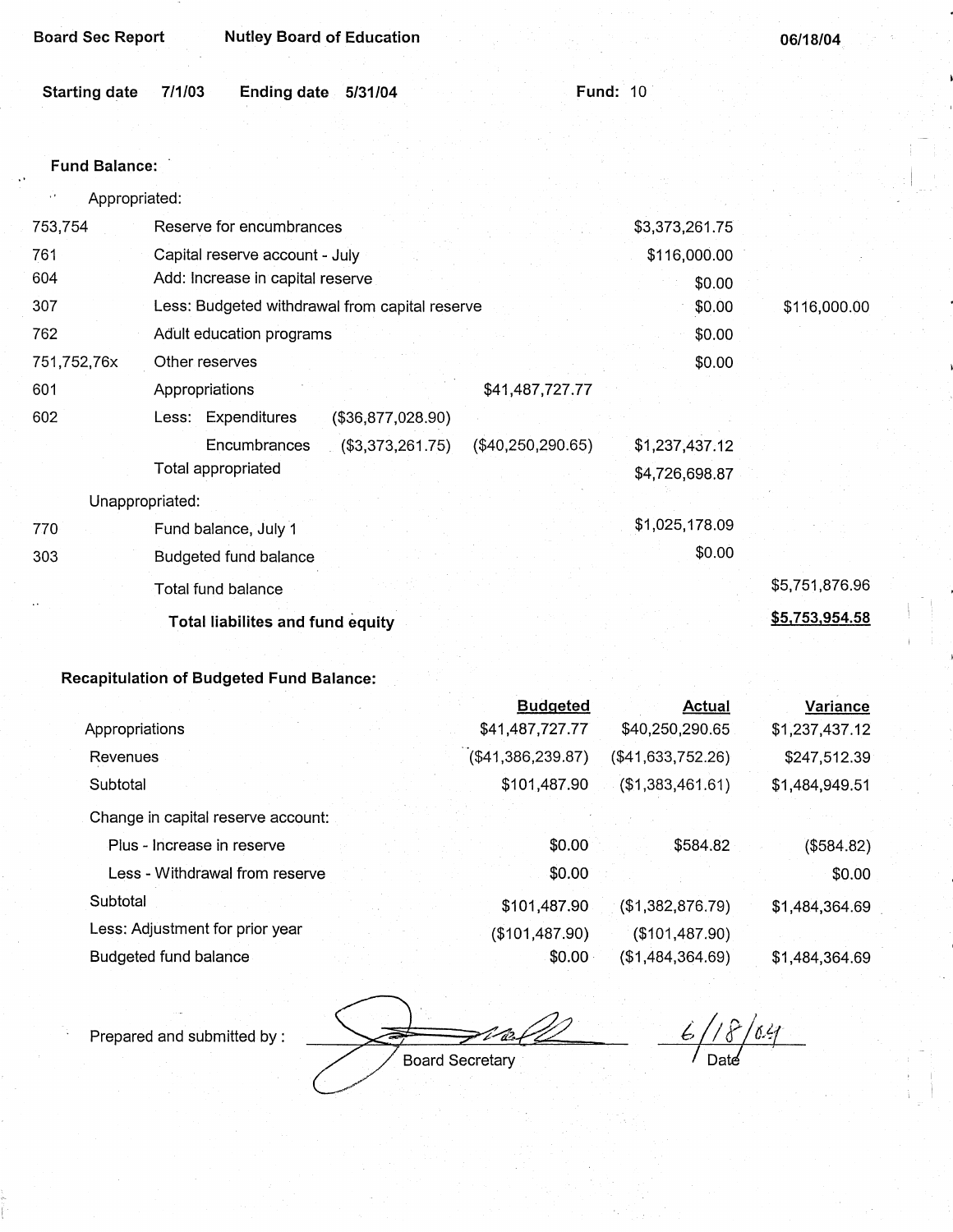| <b>Starting date</b><br>7/1/03<br>Ending date 5/31/04   | <b>Fund: 20</b>  |                  |
|---------------------------------------------------------|------------------|------------------|
| <b>Assets and Resources</b><br>Assets:                  |                  |                  |
|                                                         |                  |                  |
| 101<br>Cash in bank<br>J.<br>$102 - 106$                |                  | \$221,590.85     |
| Cash Equivalents<br>111<br>Investments                  |                  | \$0.00           |
| 116                                                     |                  | \$0.00           |
| Capital Reserve Account                                 |                  | \$0.00           |
| 121<br>Tax levy Receivable                              |                  | \$0.00           |
| Accounts Receivable:                                    |                  |                  |
| 132<br>Interfund                                        | \$0.00           |                  |
| 141<br>Intergovernmental - State                        | \$1,100.07       |                  |
| 142<br>Intergovernmental - Federal                      | \$440.96         |                  |
| 143<br>Intergovernmental - Other                        | \$0.00           |                  |
| 153, 154<br>Other (net of estimated uncollectable of \$ | \$0.00           | \$1,541.03       |
| Loans Receivable:                                       |                  |                  |
| $131 -$<br>Interfund                                    |                  |                  |
| 51, 152<br>Other (Net of estimated uncollectable of \$  | \$0.00<br>\$0.00 |                  |
| <b>Other Current Assets</b>                             |                  | \$0.00<br>\$0.00 |
| <b>Resources:</b>                                       |                  |                  |
|                                                         |                  |                  |
| 301<br><b>Estimated revenues</b>                        | \$1,375,614.00   |                  |
| 302<br>Less revenues                                    | (\$1,247,803.70) | \$127,810.30     |
| <b>Total assets and resources</b>                       |                  | \$350,942.18     |
| <b>Liabilities and fund equity</b>                      |                  |                  |
| Liabilities:                                            |                  |                  |
| 411<br>Intergovernmental accounts payable - state       |                  | \$114.56         |
| 421<br>Accounts payable                                 |                  | \$0.00           |
| 431<br>Contracts payable                                |                  | \$0.00           |
| 451<br>Loans payable                                    |                  | \$0.00           |
| 481<br>Deferred revenues                                |                  | \$133,808.43     |
| Other current liabilites                                |                  | G.<br>\$0.00     |
|                                                         |                  |                  |
| <b>Total liabilities</b>                                |                  | \$133,922.99     |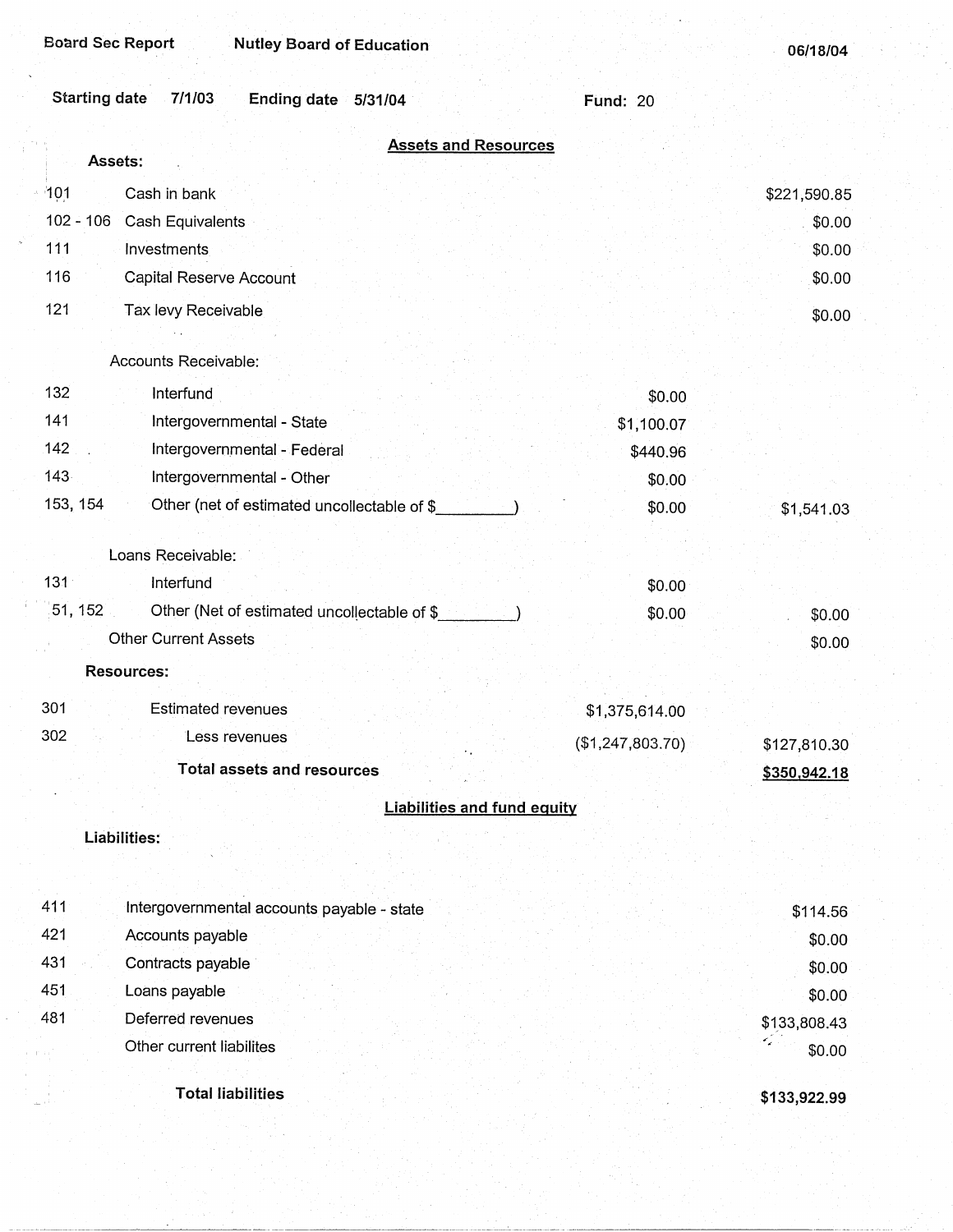| <b>Board Sec Report</b> | <b>Nutley Board of Education</b>               |                  |                 | 06/18/04     |
|-------------------------|------------------------------------------------|------------------|-----------------|--------------|
| <b>Starting date</b>    | 7/1/03<br><b>Ending date</b><br>5/31/04        |                  | <b>Fund: 20</b> |              |
|                         |                                                |                  |                 |              |
| <b>Fund Balance:</b>    |                                                |                  |                 |              |
| Appropriated:           |                                                |                  |                 |              |
| 753,754                 | Reserve for encumbrances                       |                  | \$44,835.15     |              |
| 761                     | Capital reserve account - July                 |                  | \$0.00          |              |
| 604                     | Add: Increase in capital reserve               |                  | \$0.00          |              |
| 307                     | Less: Budgeted withdrawal from capital reserve |                  | \$0.00          | \$0.00       |
| 762                     | Adult education programs                       |                  | \$0.00          |              |
| 751,752,76x             | Other reserves                                 |                  | \$0.00          |              |
| 601                     | Appropriations                                 | \$1,509,165.71   |                 |              |
| 602                     | Less: Expenditures<br>(\$1,158,595.01)         |                  |                 |              |
|                         | ( \$44, 834.95)<br>Encumbrances                | (\$1,203,429.96) | \$305,735.75    |              |
|                         | Total appropriated                             |                  | \$350,570.90    |              |
|                         | Unappropriated:                                |                  |                 |              |
| 770                     | Fund balance, July 1                           |                  | \$0.00          |              |
| 303                     | Budgeted fund balance                          |                  | (\$133,551.71)  |              |
|                         | Total fund balance                             |                  |                 | \$217,019.19 |
|                         | Total liabilites and fund equity               |                  |                 | \$350,942.18 |

|                                    | <b>Budgeted</b>  | <b>Actual</b>    | Variance       |
|------------------------------------|------------------|------------------|----------------|
| Appropriations                     | \$1,509,165.71   | \$1,203,429.96   | \$305,735.75   |
| Revenues                           | (\$1,375,614.00) | (\$1,247,803.70) | (\$127,810.30) |
| Subtotal                           | \$133,551.71     | (\$44,373.74)    | \$177,925.45   |
| Change in capital reserve account: |                  |                  |                |
| Plus - Increase in reserve         | \$0.00           | \$0.00           | \$0.00         |
| Less - Withdrawal from reserve     | \$0.00           |                  | \$0.00         |
| Subtotal                           | \$133,551.71     | ( \$44, 373.74)  | \$177,925.45   |
| Less: Adjustment for prior year    | \$0.00           | \$0.00           |                |
| Budgeted fund balance              | \$133,551.71     | (\$44,373.74)    | \$177,925.45   |

Prepared and submitted by :

F) 7 A.T Board Secretary

... *6/18/64*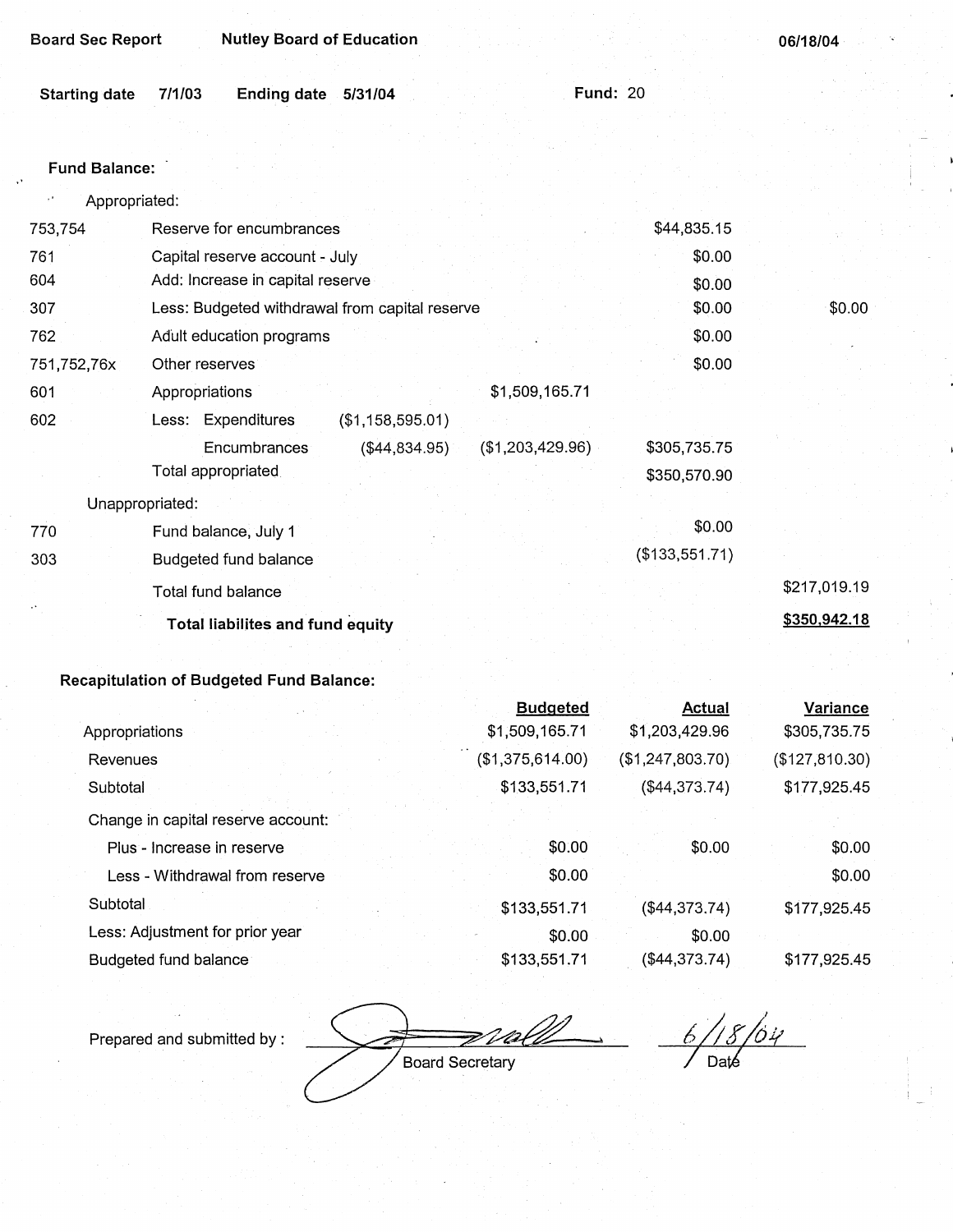**06/18/04** 

|          | <b>Starting date</b><br>7/1/03<br>Ending date 5/31/04                      | <b>Fund: 30</b>  |                |
|----------|----------------------------------------------------------------------------|------------------|----------------|
|          | <b>Assets and Resources</b><br>Assets:                                     |                  |                |
|          |                                                                            |                  |                |
| 101      | Cash in bank<br>$102 - 106$                                                |                  | \$169,647.40   |
| 111      | Cash Equivalents<br>Investments                                            |                  | \$0.00         |
| 116      | Capital Reserve Account                                                    |                  | \$0.00         |
| 121      |                                                                            |                  | \$0.00         |
|          | Tax levy Receivable                                                        |                  | \$0.00         |
|          | Accounts Receivable:                                                       |                  |                |
| 132      | Interfund                                                                  | \$0.00           |                |
| 141      | Intergovernmental - State                                                  | \$1,939,323.65   |                |
| 142      | Intergovernmental - Federal                                                | \$0.00           |                |
| 143      | Intergovernmental - Other                                                  | \$0.00           |                |
| 153, 154 | Other (net of estimated uncollectable of \$                                | \$0.00           | \$1,939,323.65 |
|          |                                                                            |                  |                |
| 131      | Loans Receivable:                                                          |                  |                |
|          | Interfund<br>51, 152                                                       | \$0.00           |                |
|          | Other (Net of estimated uncollectable of \$<br><b>Other Current Assets</b> | \$0.00           | \$0.00         |
|          |                                                                            |                  | \$0.00         |
|          | <b>Resources:</b>                                                          |                  |                |
| 301      | <b>Estimated revenues</b>                                                  | \$4,872,673.00   |                |
| 302      | Less revenues                                                              | (\$4,880,295.80) | $(\$7,622.80)$ |
|          | <b>Total assets and resources</b>                                          |                  | \$2,101,348.25 |
|          | <b>Liabilities and fund equity</b>                                         |                  |                |
|          | Liabilities:                                                               |                  |                |
|          |                                                                            |                  |                |
| 411      | Intergovernmental accounts payable - state                                 |                  | \$0.00         |
| 421      | Accounts payable                                                           |                  | (\$1,000.00)   |
| 431      | Contracts payable                                                          |                  | \$0.00         |
| 451      | Loans payable                                                              |                  | \$0.00         |
| 481      | Deferred revenues                                                          |                  | \$0.00         |
|          | Other current liabilites                                                   |                  | \$0.00         |
|          | <b>Total liabilities</b>                                                   |                  | (\$1,000.00)   |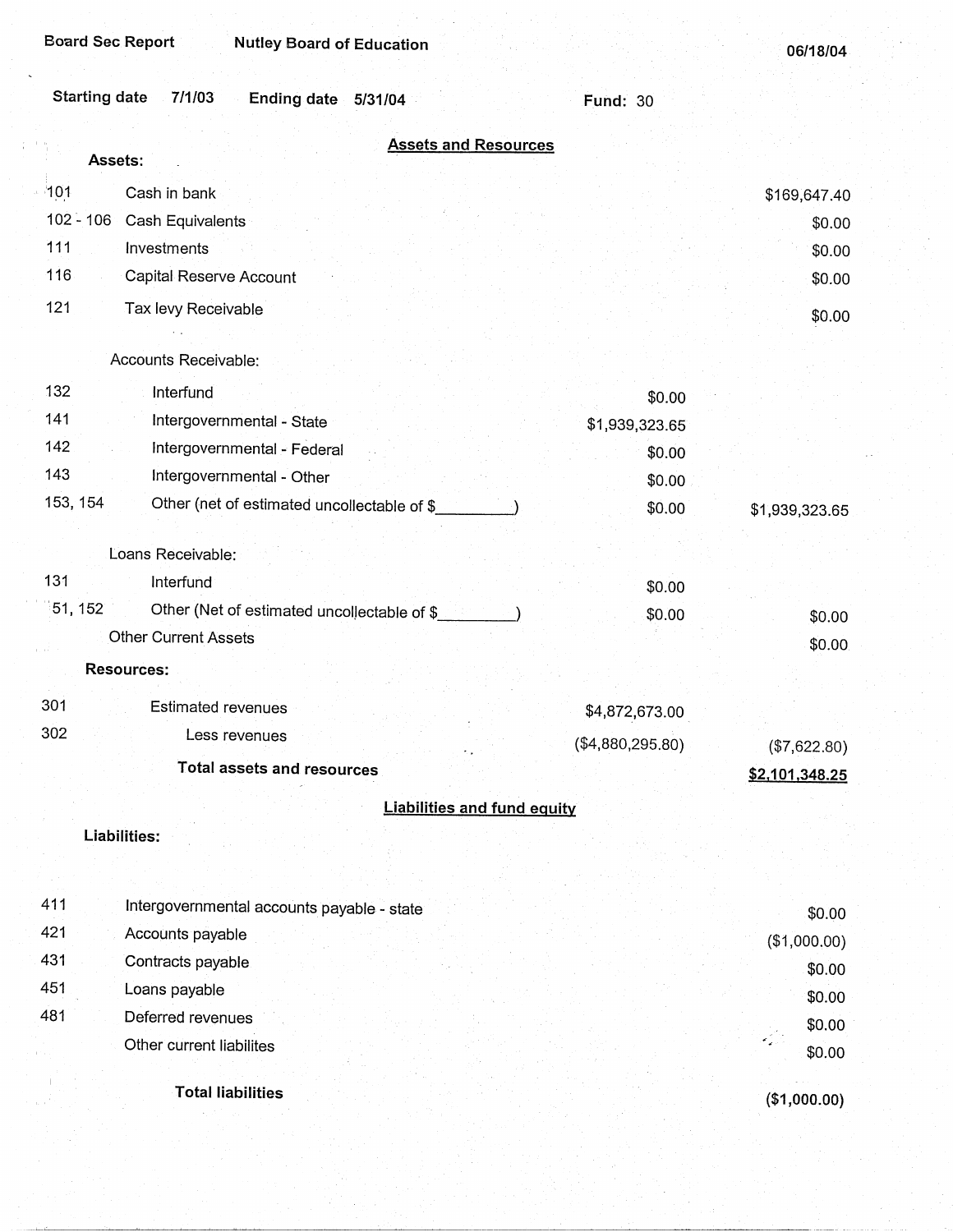| <b>Starting date</b><br><b>Fund Balance:</b> | 7/1/03<br><b>Ending date</b><br>5/31/04        | <b>Fund: 30</b>   |                |                |
|----------------------------------------------|------------------------------------------------|-------------------|----------------|----------------|
|                                              |                                                |                   |                |                |
|                                              |                                                |                   |                |                |
|                                              |                                                |                   |                |                |
| Appropriated:                                |                                                |                   |                |                |
| 753,754                                      | Reserve for encumbrances                       |                   | \$1,852,456.72 |                |
| 761                                          | Capital reserve account - July                 |                   | \$0.00         |                |
| 604                                          | Add: Increase in capital reserve               |                   | \$0.00         |                |
| 307                                          | Less: Budgeted withdrawal from capital reserve |                   | \$0.00         | \$0.00         |
| 762                                          | Adult education programs                       |                   | \$0.00         |                |
| 751,752,76x                                  | Other reserves                                 |                   | (\$117,920.10) |                |
| 601                                          | Appropriations                                 | \$4,754,752.90    |                |                |
| 602                                          | Less: Expenditures<br>(\$2,652,404.65)         |                   |                |                |
|                                              | Encumbrances<br>(\$1,852,456.72)               | ( \$4,504,861.37) | \$249,891.53   |                |
|                                              | <b>Total appropriated</b>                      |                   | \$1,984,428.15 |                |
| Unappropriated:                              |                                                |                   |                |                |
| 770                                          | Fund balance, July 1                           |                   | \$0.00         |                |
| 303                                          | Budgeted fund balance                          |                   | \$117,920.10   |                |
|                                              | Total fund balance                             |                   |                | \$2,102,348.25 |
|                                              | <b>Total liabilites and fund equity</b>        |                   |                | \$2,101,348.25 |

|                                    | <b>Budgeted</b>  | <b>Actual</b>     | Variance     |
|------------------------------------|------------------|-------------------|--------------|
| Appropriations                     | \$4,754,752.90   | \$4,504,861.37    | \$249,891.53 |
| Revenues                           | (\$4,872,673.00) | ( \$4,880,295.80) | \$7,622.80   |
| Subtotal                           | (\$117,920.10)   | (\$375,434.43)    | \$257,514.33 |
| Change in capital reserve account: |                  |                   |              |
| Plus - Increase in reserve         | \$0.00           | \$0.00            | \$0.00       |
| Less - Withdrawal from reserve     | \$0.00           |                   | \$0.00       |
| Subtotal                           | (\$117,920.10)   | (\$375,434.43)    | \$257,514.33 |
| Less: Adjustment for prior year    | $($ \$0.00)      | (\$0.00)          |              |
| Budgeted fund balance              | (\$117,920.10)   | $($ \$375,434.43) | \$257,514.33 |

Prepared and submitted by:

Board Secretary

t/18/0.4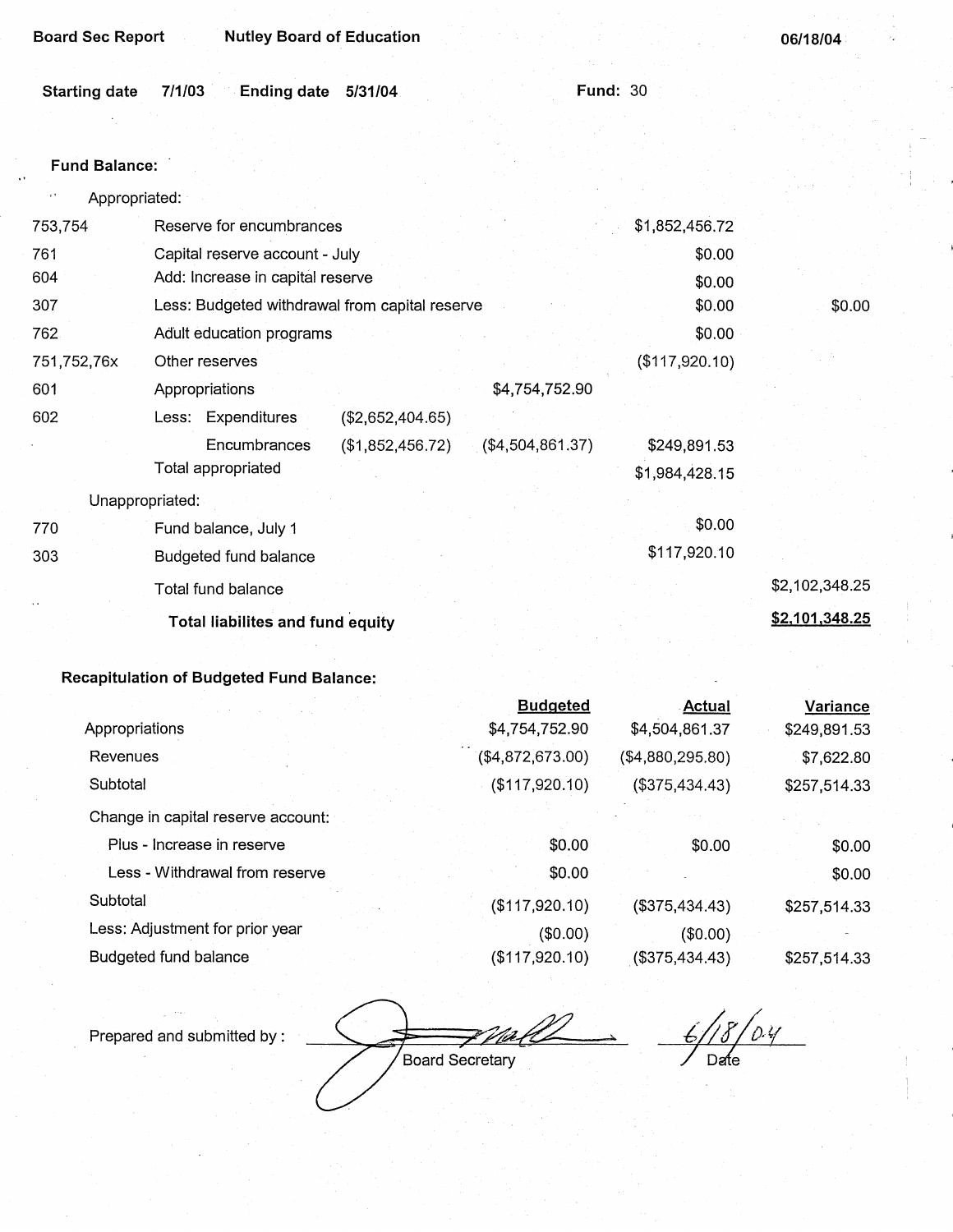| <b>Board Sec Report</b><br><b>Nutley Board of Education</b>     |                 | 06/18/04     |
|-----------------------------------------------------------------|-----------------|--------------|
| <b>Starting date</b><br>7/1/03<br><b>Ending date</b><br>5/31/04 | <b>Fund: 40</b> |              |
| <b>Assets and Resources</b><br>Assets:                          |                 |              |
| Cash in bank<br>101                                             |                 | (\$1,386.12) |
| $102 - 106$<br>Cash Equivalents                                 |                 | \$0.00       |
| 111<br>Investments                                              |                 | \$0.00       |
| 116<br>Capital Reserve Account                                  |                 | \$0.00       |
| 121<br>Tax levy Receivable                                      |                 | \$0.00       |
|                                                                 |                 |              |
| Accounts Receivable:                                            |                 |              |
| 132<br>Interfund                                                | \$0.00          |              |
| 141<br>Intergovernmental - State                                | \$0.00          |              |
| 142<br>Intergovernmental - Federal                              | \$0.00          |              |
| 143<br>Intergovernmental - Other                                | \$0.00          |              |
| 153, 154<br>Other (net of estimated uncollectable of \$         | \$0.00          | \$0.00       |
| Loans Receivable:                                               |                 |              |
| 131<br>Interfund                                                | \$0.00          |              |
| 51, 152<br>Other (Net of estimated uncollectable of \$          | \$0.00          | \$0.00       |
| <b>Other Current Assets</b>                                     |                 | \$0.00       |
| <b>Resources:</b>                                               |                 |              |
| 301<br><b>Estimated revenues</b>                                | \$141,818.00    |              |
| 302<br>Less revenues                                            | (\$140,431.00)  | \$1,387.00   |
| <b>Total assets and resources</b>                               |                 | \$0.88       |
| <b>Liabilities and fund equity</b>                              |                 |              |
| Liabilities:                                                    |                 |              |
| 101<br>Cash in bank                                             |                 | (\$1,386.12) |
| 411<br>Intergovernmental accounts payable - state               |                 | \$0.00       |
| 421<br>Accounts payable                                         |                 | \$0.00       |
| 431<br>Contracts payable                                        |                 | \$0.00       |
| 451<br>Loans payable                                            |                 | \$0.00       |
| 481<br>Deferred revenues                                        |                 | \$0.00       |
| Other current liabilites                                        |                 | \$0.00       |
| <b>Total liabilities</b>                                        |                 | \$0.00       |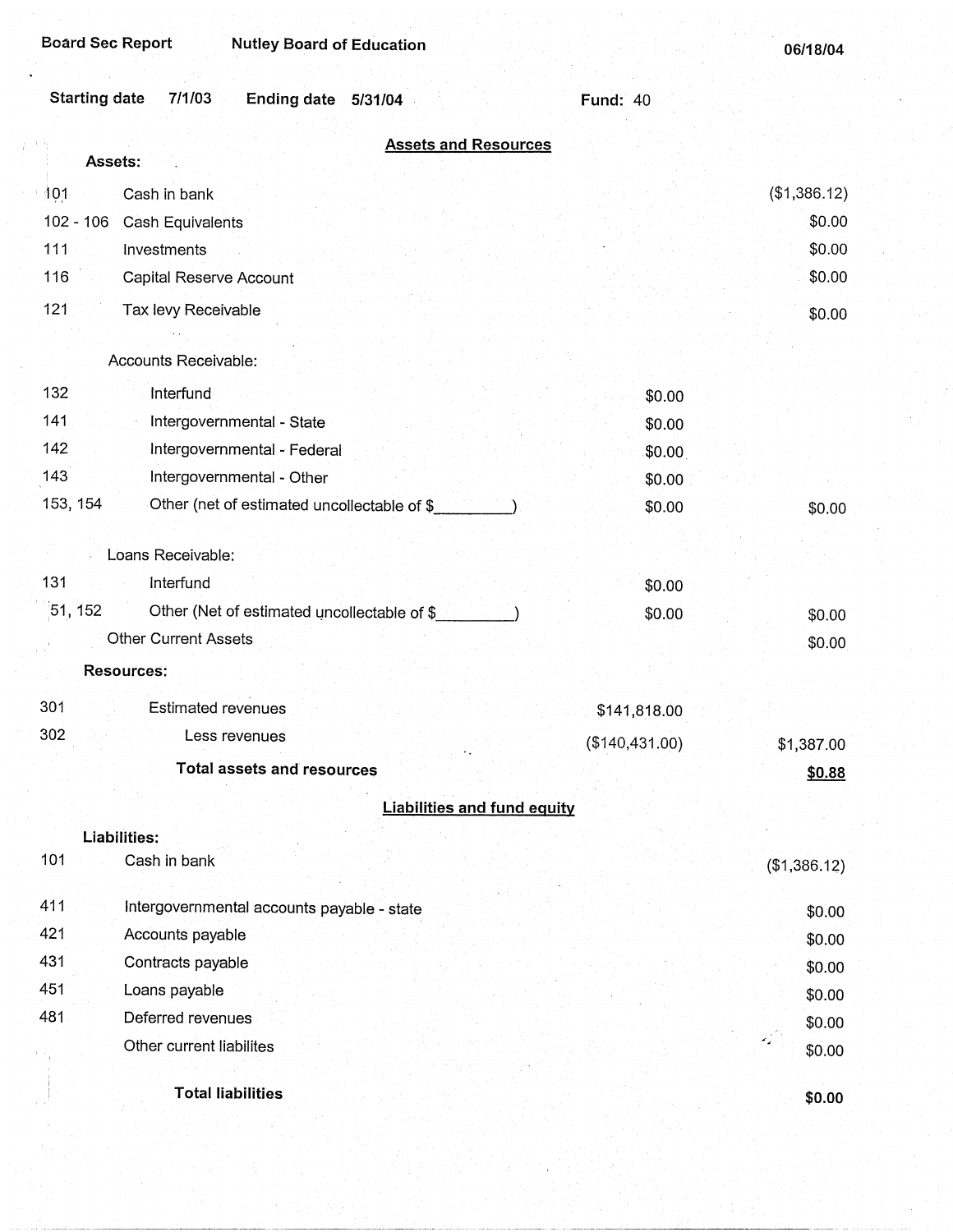| Board Sec Report | <b>Nutley Board of Education</b> |
|------------------|----------------------------------|
|------------------|----------------------------------|

|  | Starting date 7/1/03 Ending date 5/31/04 |  | <b>Fund: 40</b> |
|--|------------------------------------------|--|-----------------|
|  |                                          |  |                 |

### Fund **Balance:**

| Appropriated:<br>11 |                                                |        |        |
|---------------------|------------------------------------------------|--------|--------|
| 753,754             | Reserve for encumbrances                       | \$0.00 |        |
| 761                 | Capital reserve account - July                 | \$0.00 |        |
| 604                 | Add: Increase in capital reserve               | \$0.00 |        |
| 307                 | Less: Budgeted withdrawal from capital reserve | \$0.00 | \$0.00 |
| 762                 | Adult education programs                       | \$0.00 |        |
| 751,752,76x         | Other reserves                                 | \$0.00 |        |
| 601                 | \$141,818.00<br>Appropriations                 |        |        |
| 602                 | Less: Expenditures<br>(\$141, 817.50)          |        |        |
|                     | (\$141, 817.50)<br>Encumbrances<br>\$0.00      | \$0.50 |        |
|                     | Total appropriated                             | \$0.50 |        |
|                     | Unappropriated:                                |        |        |
| 770                 | Fund balance, July 1                           | \$0.38 |        |
| 303                 | Budgeted fund balance                          | \$0.00 |        |
|                     | Total fund balance                             |        | \$0.88 |
|                     | <b>Total liabilites and fund equity</b>        |        | \$0.88 |
|                     |                                                |        |        |

## **Recapitulation of Budgeted Fund Balance:**

|                                    | <b>Budgeted</b> | Actual         | Variance     |
|------------------------------------|-----------------|----------------|--------------|
| Appropriations                     | \$141,818.00    | \$141,817.50   | \$0.50       |
| Revenues                           | (\$141, 818.00) | (\$140,431.00) | (\$1,387.00) |
| Subtotal                           | \$0.00          | \$1,386.50     | (\$1,386.50) |
| Change in capital reserve account: |                 |                |              |
| Plus - Increase in reserve         | \$0.00          | \$0.00         | \$0.00       |
| Less - Withdrawal from reserve     | \$0.00          |                | \$0.00       |
| Subtotal                           | \$0.00          | \$1,386.50     | (\$1,386.50) |
| Less: Adjustment for prior year    | \$0.00          | \$0.00         |              |
| Budgeted fund balance              | \$0.00          | \$1,386.50     | (\$1,386.50) |

Prepared and submitted by :

Board Secretary

 $6/18/04$ Date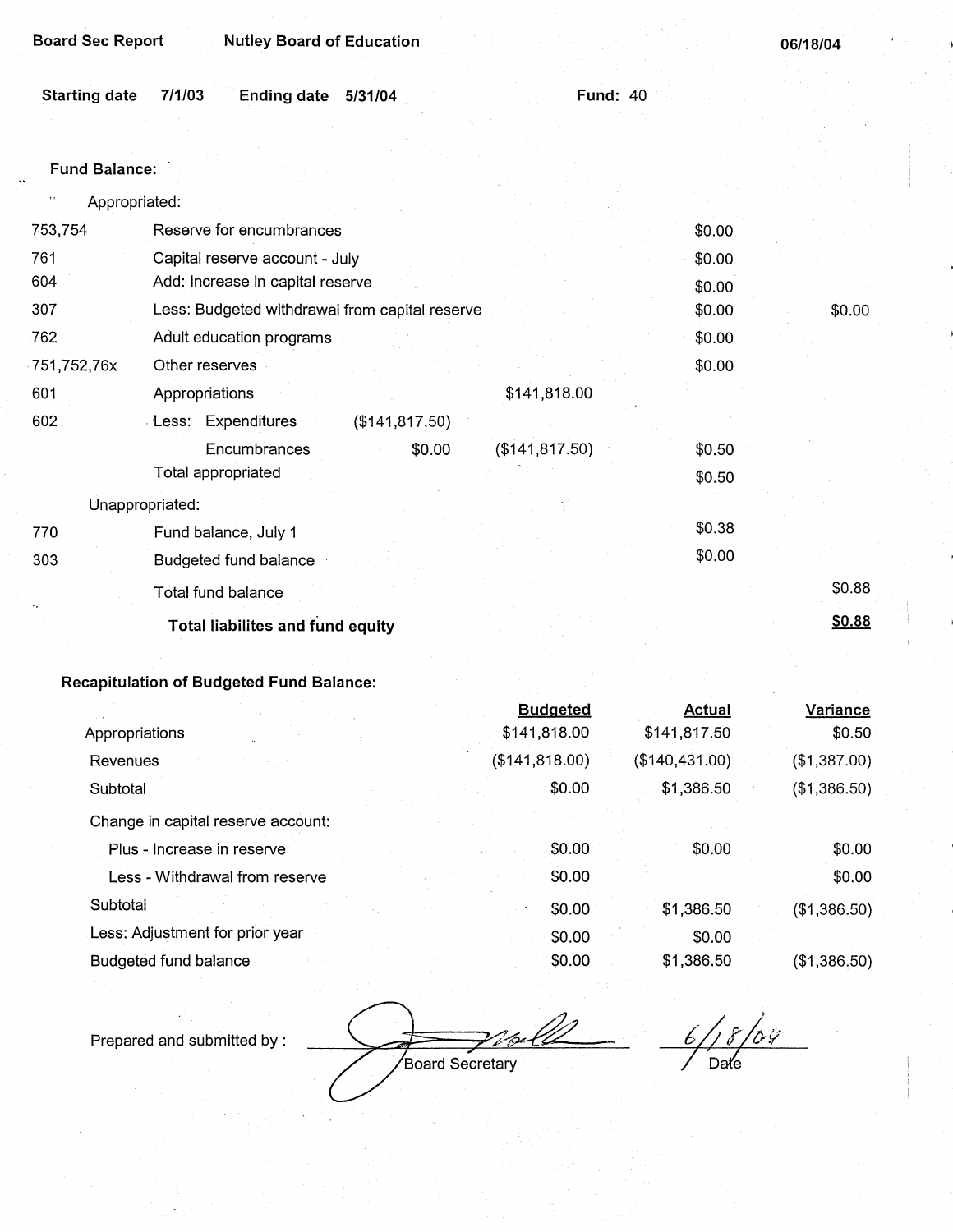| <b>Board Sec Report</b><br><b>Nutley Board of Education</b>     |                 | 06/18/04          |
|-----------------------------------------------------------------|-----------------|-------------------|
| <b>Starting date</b><br>7/1/03<br><b>Ending date</b><br>5/31/04 | <b>Fund: 50</b> |                   |
| <b>Assets and Resources</b>                                     |                 |                   |
| Assets:                                                         |                 |                   |
| 101<br>Cash in bank                                             |                 | (\$30,269.09)     |
| $102 - 106$<br>Cash Equivalents                                 |                 | \$150.00          |
| 111<br>Investments                                              |                 | \$0.00            |
| 116<br>Capital Reserve Account                                  |                 | \$0.00            |
| 121<br>Tax levy Receivable                                      |                 | \$0.00            |
| Accounts Receivable:                                            |                 |                   |
|                                                                 |                 |                   |
| 132<br>Interfund                                                | \$0.00          |                   |
| 141<br>Intergovernmental - State                                | \$0.00          |                   |
| 142<br>Intergovernmental - Federal                              | \$0.00          |                   |
| 143<br>Intergovernmental - Other                                | \$0.00          |                   |
| 153, 154<br>Other (net of estimated uncollectable of \$         | \$0.00          | \$0.00            |
| Loans Receivable:                                               |                 |                   |
| 131<br>Interfund                                                | \$0.00          |                   |
| 51, 152<br>Other (Net of estimated uncollectable of \$          | \$0.00          |                   |
| <b>Other Current Assets</b>                                     |                 | \$0.00            |
|                                                                 |                 | \$13,749.02       |
| <b>Resources:</b>                                               |                 |                   |
| Estimated revenues<br>301                                       | \$0.00          |                   |
| 302<br>Less revenues                                            | (\$699,533.30)  | $($ \$699,533.30) |
| <b>Total assets and resources</b>                               |                 | ( \$715,903.37)   |
|                                                                 |                 |                   |
| <b>Liabilities and fund equity</b>                              |                 |                   |
| Liabilities:<br>101<br>Cash in bank                             |                 |                   |
|                                                                 |                 | (\$30,269.09)     |
| 411<br>Intergovernmental accounts payable - state               |                 | \$0.00            |
| 421<br>Accounts payable                                         |                 | \$0.00            |
| 431<br>Contracts payable                                        |                 | \$0.00            |
| 451<br>Loans payable                                            |                 | \$0.00            |
| 481<br>Deferred revenues                                        |                 | \$4,648.54        |
| Other current liabilites                                        |                 | \$19,764.44       |
|                                                                 |                 |                   |
| <b>Total liabilities</b>                                        |                 | \$24,412.98       |

 $\begin{bmatrix} 1 \\ 1 \\ 1 \end{bmatrix}$ 

 $\sim$ 

H.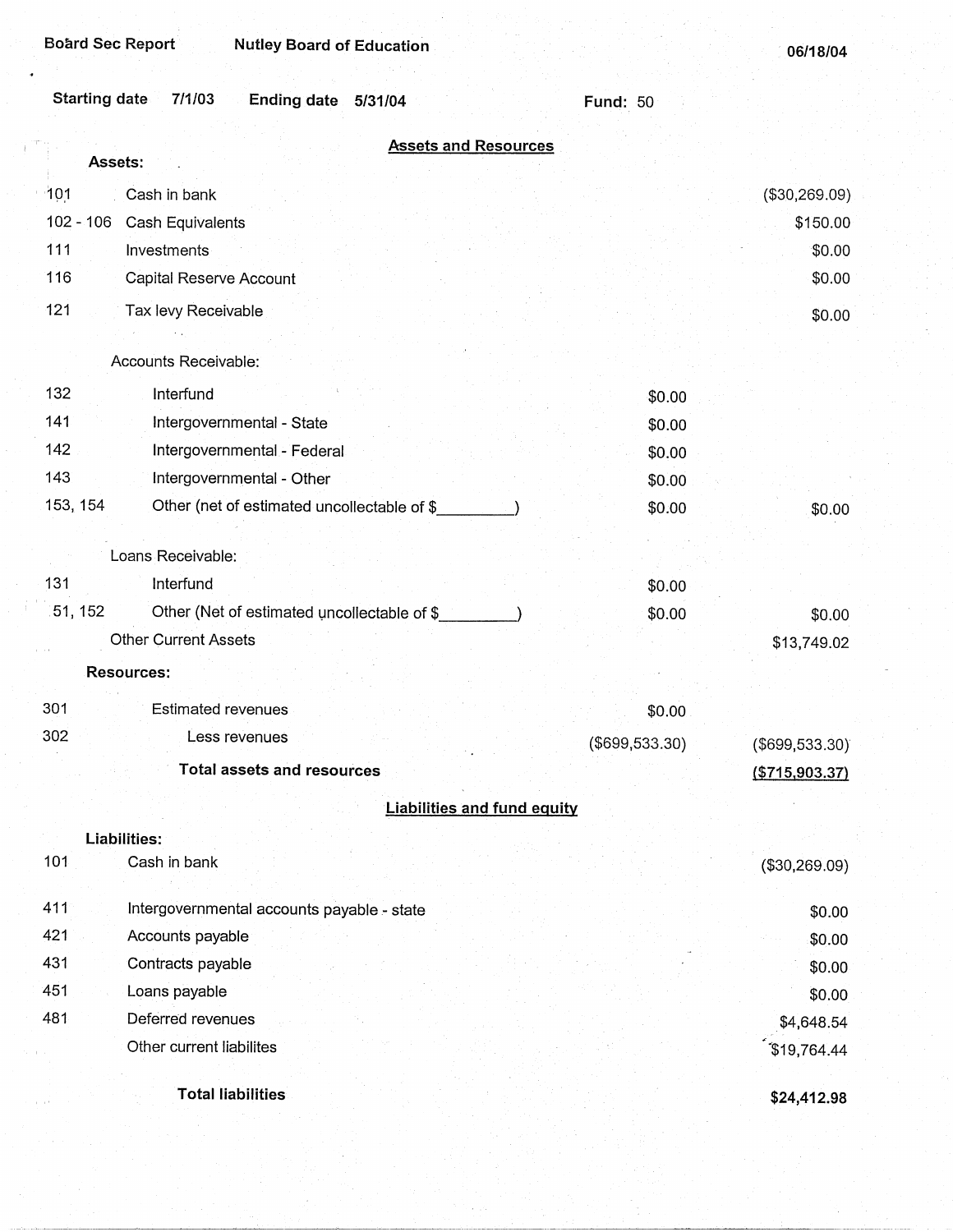| <b>Board Sec Report</b> | <b>Nutley Board of Education</b> |
|-------------------------|----------------------------------|
|-------------------------|----------------------------------|

| 06/18/04 |  |  |
|----------|--|--|
|          |  |  |

|  | Starting date 7/1/03 Ending date 5/31/04 |  | <b>Fund: 50</b> |
|--|------------------------------------------|--|-----------------|
|  |                                          |  |                 |

#### **Fund Balance:**

| $\mathbf{r}$ ,<br>Appropriated: |                                                    |                |                  |
|---------------------------------|----------------------------------------------------|----------------|------------------|
| 753,754                         | Reserve for encumbrances                           | \$64,171.95    |                  |
| 761                             | Capital reserve account - July                     | \$0.00         |                  |
| 604                             | Add: Increase in capital reserve                   | \$0.00         |                  |
| 307                             | Less: Budgeted withdrawal from capital reserve     | \$0.00         | \$0.00           |
| 762                             | Adult education programs                           | \$0.00         |                  |
| 751,752,76x                     | Other reserves                                     | \$0.00         |                  |
| 601                             | \$101.45<br>Appropriations                         |                |                  |
| 602                             | Less: Expenditures<br>(\$740,316.35)               |                |                  |
|                                 | $($ \$804,488.30)<br>Encumbrances<br>(\$64,171.95) | (\$804,386.85) |                  |
|                                 | Total appropriated                                 | (\$740,214.90) |                  |
|                                 | Unappropriated:                                    |                |                  |
| 770                             | Fund balance, July 1                               | \$0.00         |                  |
| 303                             | <b>Budgeted fund balance</b>                       | (\$101.45)     |                  |
|                                 | Total fund balance                                 |                | (\$740,316.35)   |
|                                 | <b>Total liabilites and fund equity</b>            |                | ( \$715, 903.37) |
|                                 |                                                    |                |                  |

## **Recapitulation of Budgeted Fund Balance:**

|                                    | <b>Budgeted</b> | <b>Actual</b>   | Variance        |
|------------------------------------|-----------------|-----------------|-----------------|
| Appropriations                     | \$101.45        | \$804,488.30    | (\$804,386.85)  |
| Revenues                           | \$0.00          | (\$699, 533.30) | \$699,533.30    |
| Subtotal                           | \$101.45        | \$104,955.00    | (\$104, 853.55) |
| Change in capital reserve account: |                 |                 |                 |
| Plus - Increase in reserve         | \$0.00          | \$0.00          | \$0.00          |
| Less - Withdrawal from reserve     | \$0.00          |                 | \$0.00          |
| Subtotal                           | \$101.45        | \$104,955.00    | (\$104, 853.55) |
| Less: Adjustment for prior year    | \$0.00          | \$0.00          |                 |
| Budgeted fund balance              | \$101.45        | \$104,955.00    | (\$104, 853.55) |

Prepared and submitted by :<br>
Board Secretary

 $\sqrt{3}/69$  $\mathcal{L}/$ Date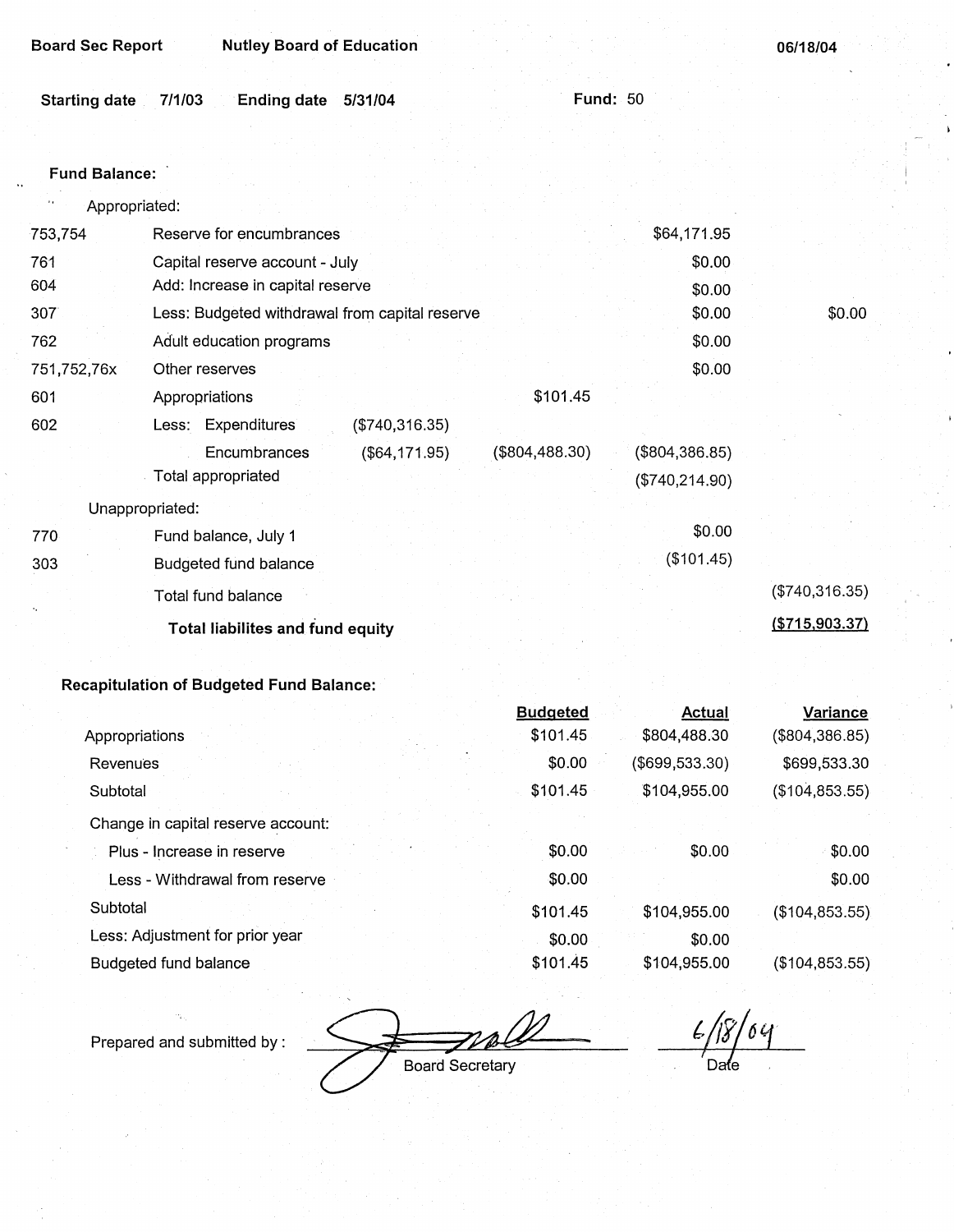| <b>Starting date</b><br>7/1/03<br>Ending date 5/31/04   | <b>Fund: 55</b>   |                  |
|---------------------------------------------------------|-------------------|------------------|
| <b>Assets and Resources</b><br>Assets:                  |                   |                  |
| 101<br>Cash in bank                                     |                   | \$158,293.65     |
| $102 - 106$<br>Cash Equivalents                         |                   | \$300.00         |
| 111<br>Investments                                      |                   | \$0.00           |
| 116<br>Capital Reserve Account                          |                   | \$0.00           |
| 121<br>Tax levy Receivable                              |                   | \$0.00           |
|                                                         |                   |                  |
| Accounts Receivable:                                    |                   |                  |
| 132<br>Interfund                                        | \$0.00            |                  |
| 141<br>Intergovernmental - State                        | \$0.00            |                  |
| 142<br>Intergovernmental - Federal                      | \$0.00            |                  |
| 143<br>Intergovernmental - Other                        | \$0.00            |                  |
| 153, 154<br>Other (net of estimated uncollectable of \$ | \$1,792.36        | \$1,792.36       |
| Loans Receivable:                                       |                   |                  |
| 131<br>Interfund                                        | \$0.00            |                  |
| 51, 152<br>Other (Net of estimated uncollectable of \$  | \$0.00            | \$0.00           |
| <b>Other Current Assets</b>                             |                   | \$0.00           |
| <b>Resources:</b>                                       |                   |                  |
| 301<br><b>Estimated revenues</b>                        | \$0.00            |                  |
| 302<br>Less revenues                                    | $($ \$475,798.52) | (\$475,798.52)   |
| Total assets and resources                              |                   | ( \$315, 412.51) |
| <b>Liabilities and fund equity</b>                      |                   |                  |
| Liabilities:                                            |                   |                  |
| 411<br>Intergovernmental accounts payable - state       |                   | \$0.00           |
| 421<br>Accounts payable                                 |                   | \$0.00           |
| 431<br>Contracts payable                                |                   | \$0.00           |
| 451<br>Loans payable                                    |                   | \$0.00           |
| 481<br>Deferred revenues                                |                   | 2000             |

Other current liabilites

**Total liabilities** 

**\$183,758.26** 

 $\overline{\$}183,758.26$ 

\$0.00